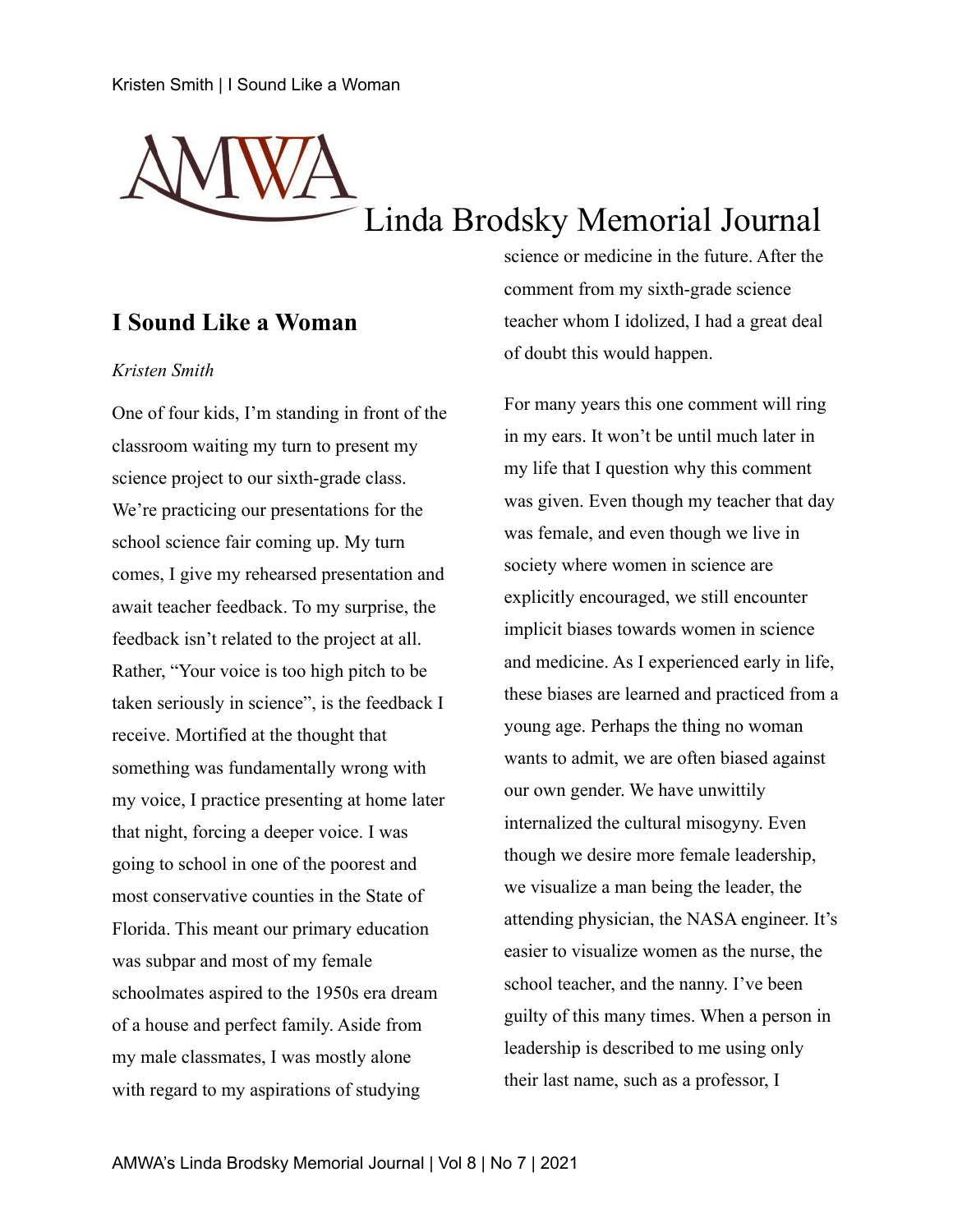### Kristen Smith | I Sound Like a Woman

immediately conjure a picture of a male. When that picture is disrupted by realizing it's a woman being described, I immediately feel a sense of shame that a man was my default. Having years of education taken place in anti-feminist environment, I still have a good deal of unlearning to do. Years of self-reflection from this young event and many others since then has enabled me to not give into feeling lesser-than, or the need to fit into place.

Many years after my sixth-grade encounter, I'm receiving my white coat as a first-year medical student. I watch and applaud as my classmates walk across the stage one by one. For one particular student, a classmate sitting next to me leans over and says, "He just looks like a doctor". It'll be no surprise to anyone reading that the person getting his white coat this moment was a tall, slim, white man. In contrast to my sixth-grade self, I had no hesitation in identifying what exactly was said to me in that moment and the broader societal bias it underscored. It also immediately brought up the question, what does a physician not look like in the eyes of society? Surely, if someone in my class looks very much like a doctor, this implies other students do not look like one. The student sitting next to me was my

sixth-grade science teacher all over again. Those in leadership have a certain look, and that look is masculine. Those with a feminine voice do not sound like doctors. Growing up in a small conservative community, I saw misogyny and discrimination first hand and on full display. Now as an adult, I believe this experience has made it easier for me to see gender discrimination when it's attempting to be masked and palatable for society.

# **Biography**



Kristin Smith grew up on a farm in Palatka, FL. She majored in Microbiology & Cell Science at the University of Florida in 2011. After graduation, she became a high school math teacher in the same county she grew up in. After teaching several years, she transitioned to a position as a lab technician